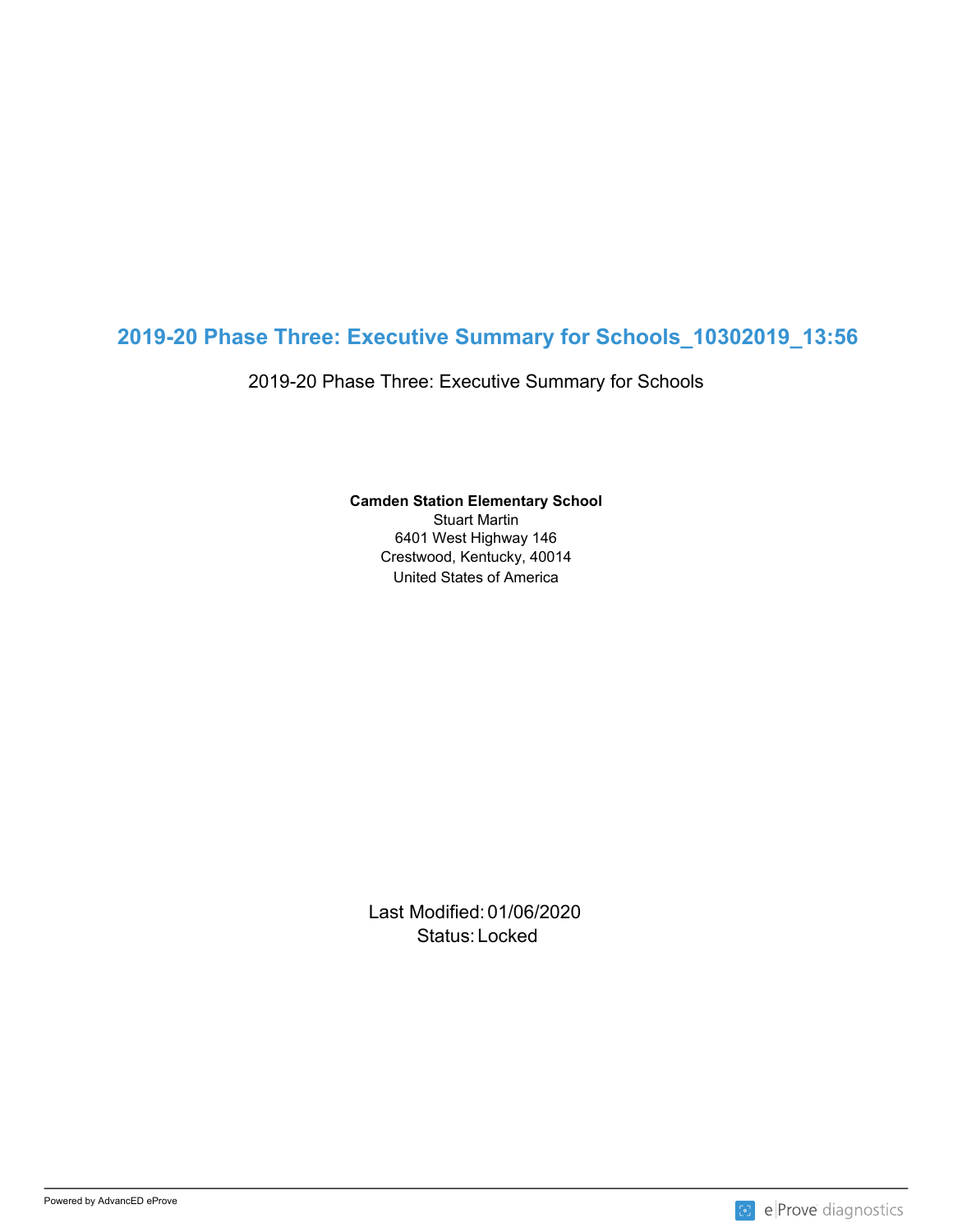## **TABLE OF CONTENTS**

| 2019-2<br><b>Executive</b><br>1 M |  |
|-----------------------------------|--|
| Attachmen                         |  |

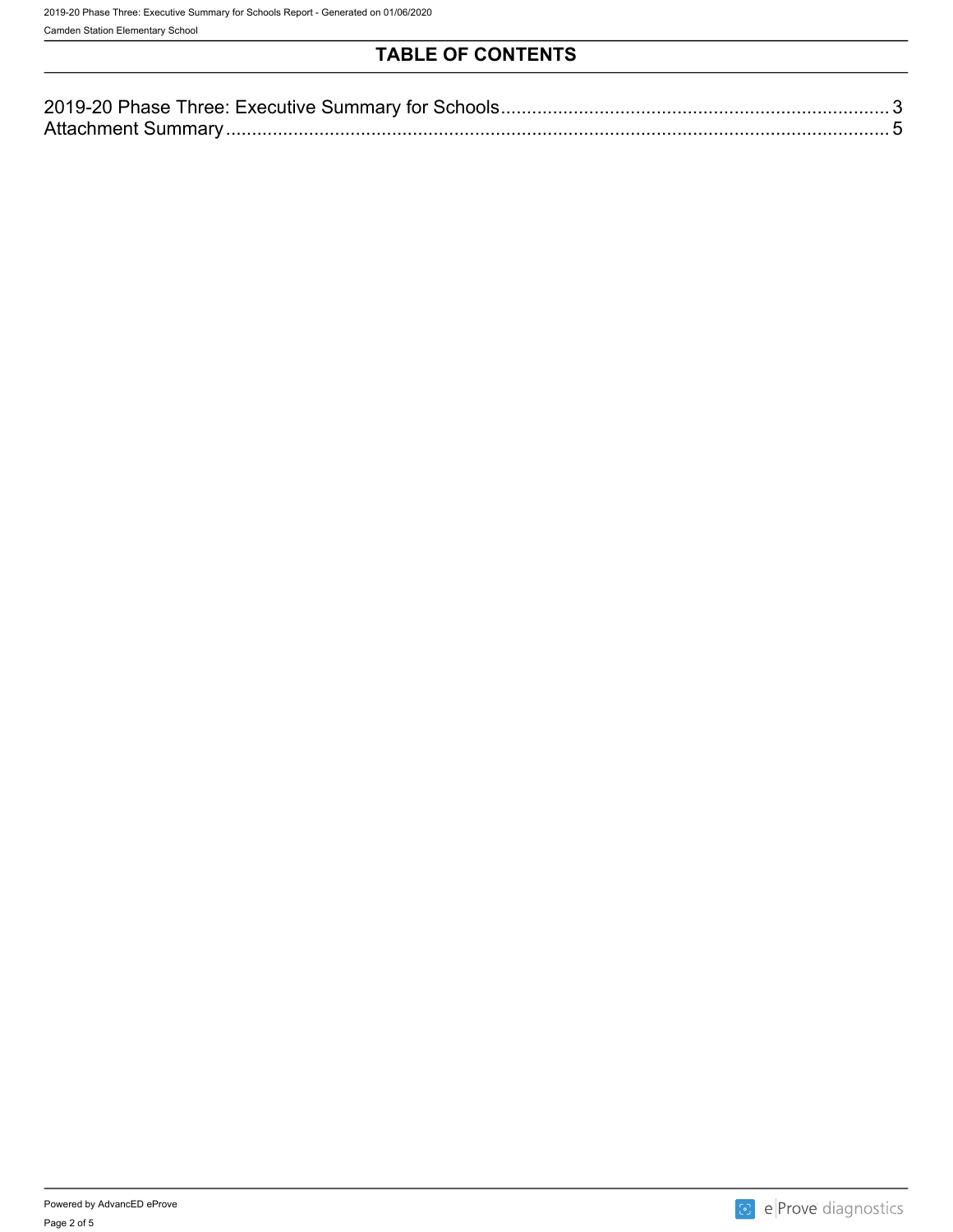## **2019-20 Phase Three: Executive Summary for Schools**

## <span id="page-2-0"></span>**2019-20 Phase Three: Executive Summary for Schools**

#### Description of the School

Describe the school's size, community/communities, location, and changes it has experienced in the last three years. Include demographic information about the students, staff, and community at large. What unique features and challenges are associated with the community/communities the school serves?

Camden Station Elementary is located in Crestwood, KY, just outside of Louisville, KY. It has an enrollment of 522 students, K-5. The minority population is 12.6%, while the Free/Reduced population makes up 21.5% of the student body, which has remained stable in the last few years. The teaching staff, including related arts and special education is comprised of 95.5% female. All certified staff are Highly Qualified. The community is primarily made up of middle-class families. The goal for parent-teacher conferences is 100%, which is achieved each year, but can be difficult to attain with several families having only one car or working multiple jobs. We have a group of parents that are members of the PTO board that are visible throughout the school daily and volunteer to assist any teacher or classroom that needs them. There is typically a strong turnout for school events in which the children are involved; holiday events, class musicals, skate parties, etc. The participation in parent informational events is not strong although dinner and childcare have been provided to make it more appealing. The community is comprised of many small, familyowned businesses which can be a strength in that we can partner with them in different aspects. It can also be a weakness due to there being three elementary schools, one middle and one high school in the area wanting to partner with these businesses as well. Also, with the majority of businesses being small and family-owned, it is often not possible for them to assist financially.

#### School's Purpose

Provide the school's purpose statement and ancillary content such as mission, vision, values, and/or beliefs. Describe how the school embodies its purpose through its program offerings and expectations for students.

Vision: All Camden Station Elementary students will become lifelong learners and valuable citizens of the community.Mission: Through research-based instruction, students will become effective communicators and critical thinkers, who have a solid foundation in leadership, literacy and technology, and can work creatively in both independent and collaborative situations.Our Core Values:These three principles equally guide our work and define our mission.Partnership – Each student needs a strong team which includes parents, school staff and community members to support his/her holistic development. Frequent communication establishes strong relationships that enhance the knowledge of each student, allowing for differentiated education to meet individual needs at home and at school.Character Development – Successful students develop positive relationships with others. Through direct instruction, modeling, and practice, students develop empathy, respect, a strong work ethic, and the ability to work independently and with diverse groups of people.Academic Development - Through research-based instruction, student and teacher use of technology, and an emphasis on literacy, our students attain a solid academic foundation across all content areas. They learn to be critical thinkers and effective communicators who use problem solving strategies and creativity to think at deep levels.Every decision that is made is a reflection of our core values and beliefs. We continually reflect back on our beliefs in academics and in social settings by modeling this for students and directing students back to our guiding principles of "SOARING"-solving problems, owning our learning, achieving goals and respecting others in teaching and in solving problems.

Notable Achievements and Areas of Improvement

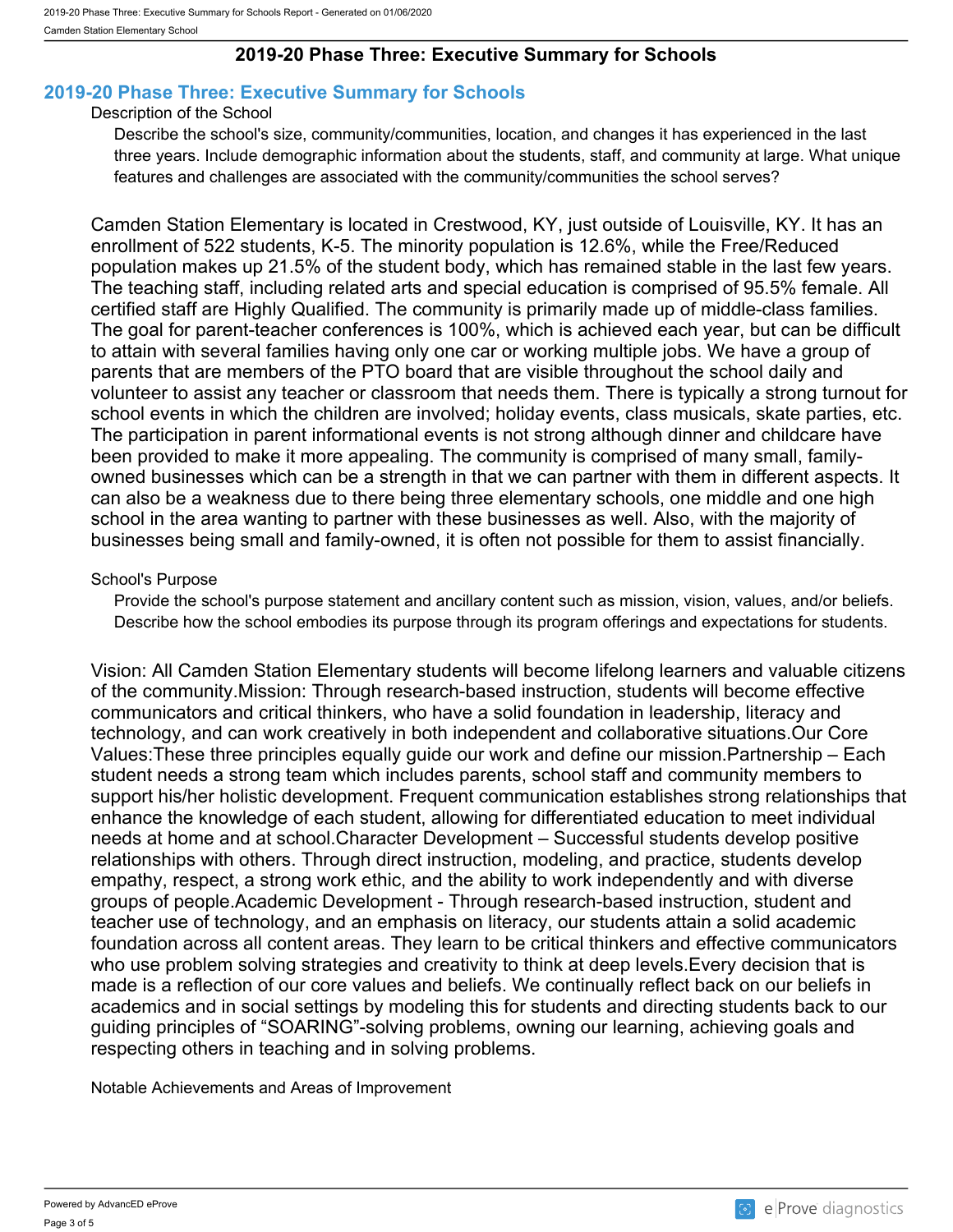Describe the school's notable achievements and areas of improvement in the last three years. Additionally, describe areas for improvement that the school is striving to achieve in the next three years.

Based on results of the last few years of K-PREP, Camden will focus on math and reading over the next three years. As part of the focus, each grade level team will deliver to students a guaranteed and viable curriculum reflective of best practices and the Oldham County District's ELA and Math frameworks. Each teacher will utilize DRA2 and running records as a tool to diagnose reading difficulties and determine next steps for instruction. Students will participate in differentiated small groups for reading and math to maximize learning based on their individual needs. Teachers will gain a deeper understanding of the vertical alignment within the math and ELA curriculum, through vertical standard analysis. All students will receive tiered differentiated math and ELA instruction. All special education students will have a schedule where their individual needs are addressed and instructional time is maximized. Teachers will increase their background knowledge on the diversities among different GAP populations within the school. An Intervention Coach, Reading Recovery Teachers, trained interventionists and Literacy Coach will be utilized to train teachers on best practice associated with struggling readers, writers and/or mathematicians. GAP students will receive more purposeful and targeted reading, writing and math instruction due to teachers consistently utilizing and analyzing data (running records and common formative assessments), and will receive evidence based interventions in both reading, writing and math instruction. The School Counselor, Assistant Principals and Intervention Coach will work with teachers to build their knowledge of classroom behavior interventions in order to maximize instructional time.

### Additional Information

**CSI/TSI Schools Only:** Describe the procedures used to create the school's improvement plan and briefly state the specific efforts to address the causes of low student performance and resource inequities.

## N/A

#### Additional Information

Provide any additional information you would like to share with the public and community that were not prompted in the previous sections.

Because Camden is always focused on raising student achievement, and we know that highly qualified teachers are the key, we engage in on-going professional development through cadres, in-house observations and on-going professional development in faculty meetings. Any new teacher to Camden is given a mentor who meets with them regularly and participates in a new teacher cadre. We have teacher leaders that open up their classrooms for observations throughout the year and lead professional development opportunities. Staff meets regularly in both team planning meetings and PLC meetings. There is a constant focus on student work, formative assessments and intervention, and how the instruction aligns with these topics and other data. Camden practices Positive Discipline, where students work together to solve their problems, with a goal of making good choices and having long-term positive behavior results. This approach to classroom management has resulted in a reduction in behavior referrals over the past ten years.